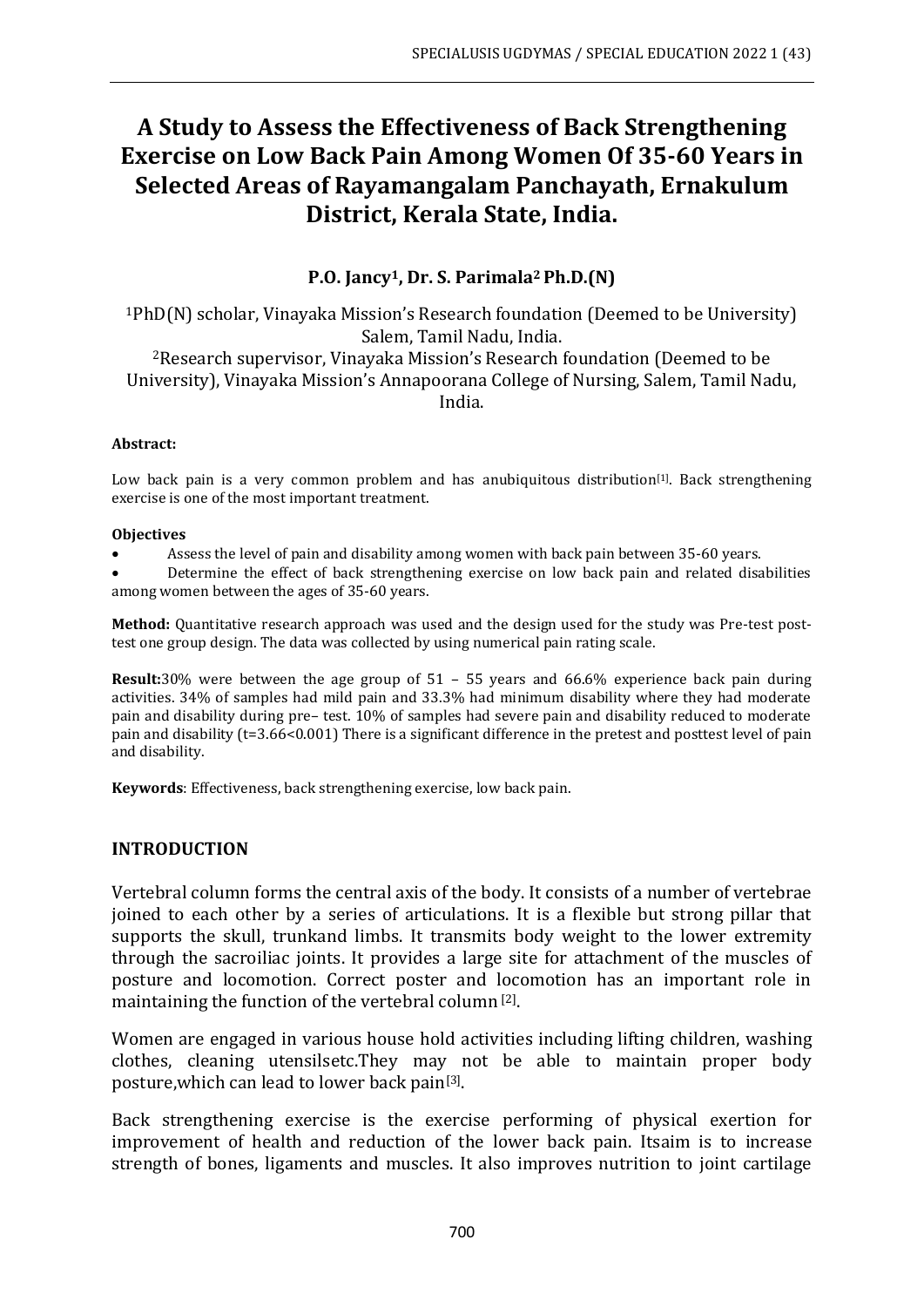including intervertebral disk, enhance oxidizing capacity of skeletal muscles, improve neuro motor control and co-ordination, stabilize hypermobile structure, improve posture, decrease pain, improve mobility and flexibility, improve fitness level to prevent the recurrence<sup>[3]</sup>.

**Need and significance of the study**- Musculoskeletal disorders have become increasingly common worldwide during past decades and are the major causes of disability among women [4].

According to American academy report 1982, the incidence of low back pain has lately reached epidemic proportions. Various population studies have reported the prevalence of low back pain as high as 2-5%. As much as 80% of the industrial population and 60% of general population experience acute musculoskeletal low back pain at some point of time in this life.

Sigh and Rupali (2008) reported that occurrence ofback pain is also alarming .Nearly 60% of the people of India have signs of back pain at some time or other time. The highest rate of back pain occurs among 45-65 years age group .The incidence of back pain is greater among women [6].

A study conducted by health care welfare society reveals that in Kerala itself 80% of populations are affected with low back pain. Impairments of back and spine are ranked as the most frequent cause of limitations of activity in people younger than 45 years .About 78% of men and 89% of women are affected with low back pain[7] .Brown (2003) reports that the most common cause of back pain among nurses includes activities such as improper lifting technique, poor posture and prolonged standing. This in turn leads to loss of independence and diminished quality of life. They can use effective strategies like exercise that strengthen abdomen and back muscles, can reduce like hood of back pain and protect against injury and improper posture [4].

Cochrane studies and reviews conducted by Brenett (2005)Pretrotsky (2008) and Riscnetal (1993) also support the fact that exercise therapy is effective in reducing back pain and improving posture[4].The researcher herself experienced the effect of back strengthening exercise on low back pain.

The recent study is designed to evaluate the effectiveness of back strengthening exercises on low back pain among 35-60 years old women.

**Statement of the problem** - A study to assess the effectiveness of back strengthening exercise on low back pain among women of 35-60 years in selected areas of RayamangalamPanchayath, Ernakulum District, Kerala State, India.

# **Objectives**

• Assess the level of pain among women with back pain between the age of 35-60 years.

- Assess the level of disability among women with back pain between 35-60 years.
- Determine the effect of back strengthening exercise on low back pain and related disabilities among women between the age of 35-60 years.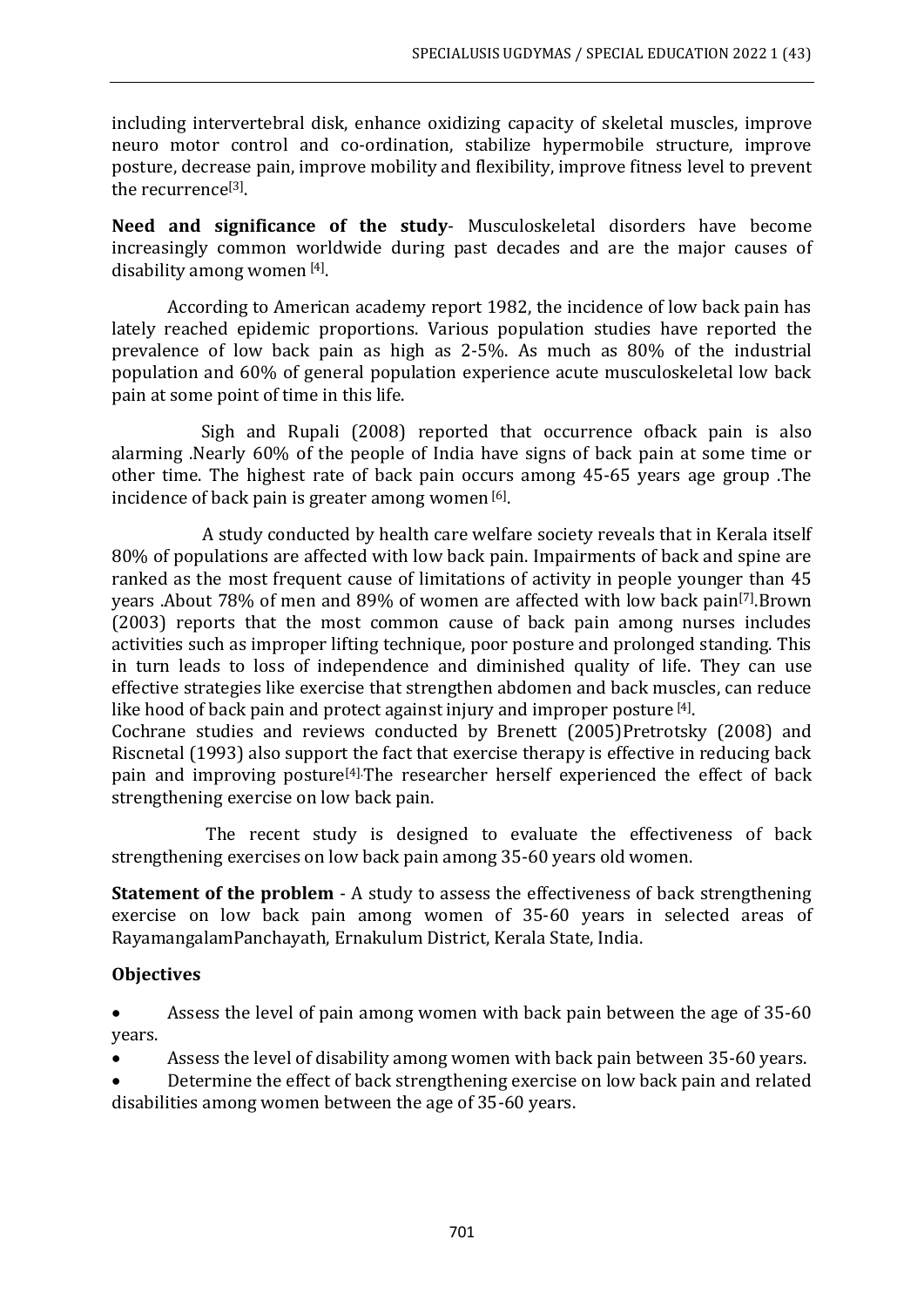# **Research Approach and Design**

The quantitative research approach was used and the design used for the study was pre -test post- test one group design.

#### • **Variables**

 Independent variable - back strengthening exercises Dependent variable -women with low back pain

#### • **Setting of the study**

The study conducted in selected areas of RayamangalamPanchayath, Ernakulum district, Kerala State, India.

#### • **Population**

Population in this study includes women in the age group of 35-60 years old in selected areas of RayamangalamPanchayath.

#### • **Sample and sampling technique**

Sample consist of women in the age group of 35 -60 years, who full fill the inclusion criteria .Purposive sampling technique was used.

#### • **Sample size**

Sample size was 30.

• **Sampling criteria\*** Inclusion criteria -Women with low back pain in the age group of 35-60 years.

-women who are able to communicate Malayalam.

-women who are willing.

\*Exclusion criteria*-*women who are not willing to be part of the study.

*-*women with low back pain associated with other masculo skeletal disorders.

-women who are unconscious

-women suffering from acute disc prolapse, posterior pelvic tilt, patient with osteoporosis,after prolonged rest, when the disc is hyper hydrated, presence of lateral trunk shift.

**Development of the tool** - A tool or instrument of research is a device used to measure the concept

of interest in a research project that the researcher used to collect the data [9] .

The tool that are used for data collection in this study are:

Tool 1: Demographic Performa

Tool 2: Numerical pain scale

Tool 3:ModifiedOswestry Low Back Pain disability questionnaire

#### **Description of tool**

Tool 1: Demographic Performa

 It contain demographic variables such as age , educational status, annual income, occupation,

 experience back pain, duration of pain in one attack, history of pain, any remedial measures adopted, age of menopause and weight.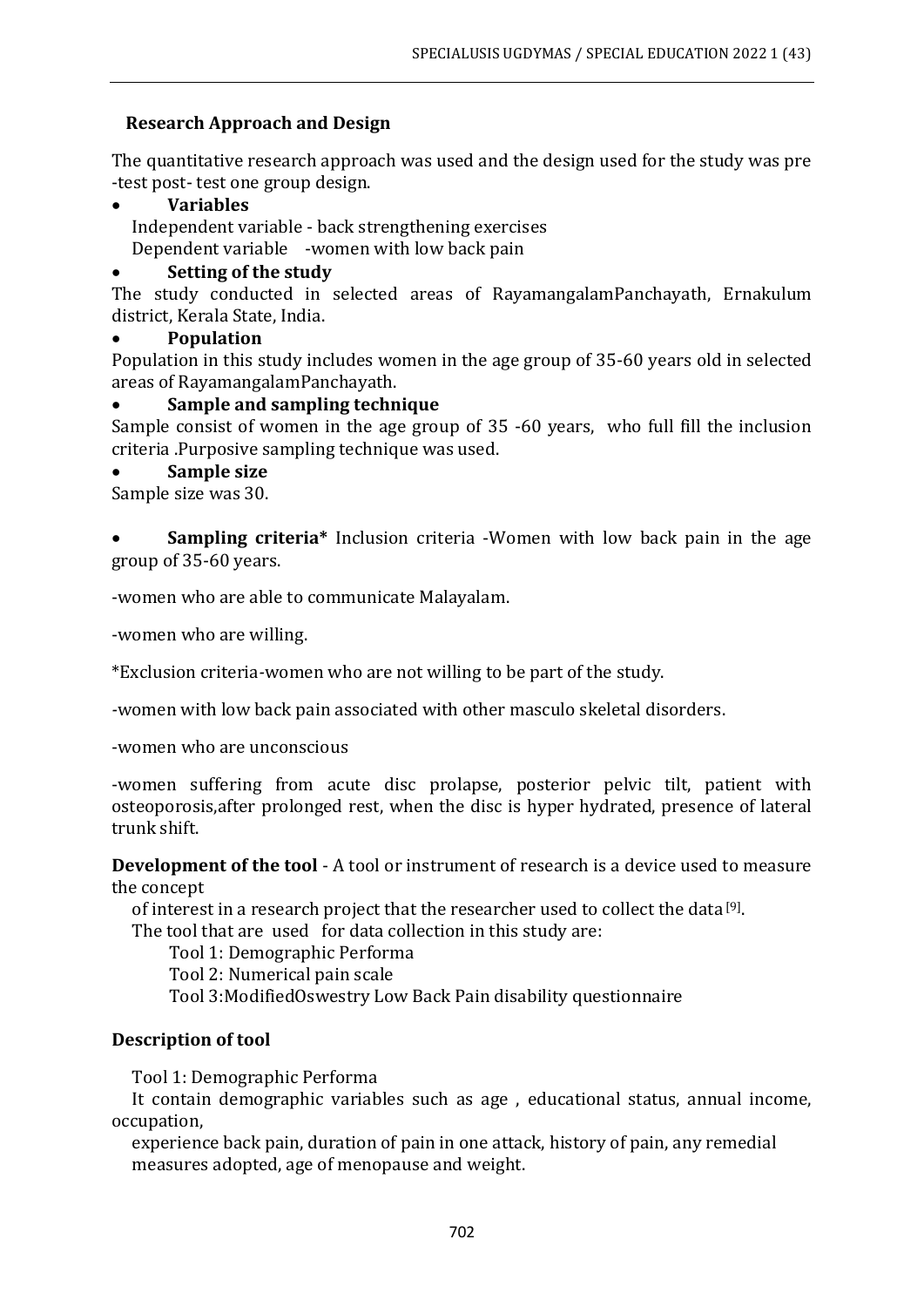Tool 2: Numerical pain scale

 A numerical pain scale requires the samples to rate pain on a line scale of 0 – 10. The scale

 work best when assessing samples pain intensity before and after doing back strengthening exercises.

**Content validity:** To assess the content validity the tool were given to experts in this field

 including medical surgical specialists. Modifications were done according to their suggestion.

Data collection process: The main study was conducted in selected areas of

 Rayamangalam panchayath, Ernakulum district, from 14-6-2014 to 30-6-2014, after obtaining

 a formal permission from the concerned authority.Confidentiality of the sample was assured.

 30 samples were collected by purposive sampling technique. A pretest was conducted with help

 of demographic Performa. Numerical pain rating scale,modified oswestry low back pain disability

 questionnaire, video assisted teaching programme and leaflet of low back strengthening exercise

 were given to the sample.Sample were made to do exercise in the presence of investigator for

 5 days.Thereafter,they have done it by themselves and on the 15th day post test was conducted1.

#### **ANALYSIS AND INTERPRETATION**

The data collected were organized, tabulated and later subjected to descriptive and inferential statistics. The result of study are presented under following headings:

Section 1: Demographic data were analyzed and presented in terms of percentage distribution.

Section 2:Pre interventional pain scale score and modified oswestry low

Backpain disability score were analyzed in terms of frequency and percentage.

Section 3:The level of low back pain analyzed in terms of mean and standard deviation.Paired't' test was used to test the significant differencebetween the pain scale score and disability score in the pretest and posttest.

#### **DISTRIBUTION OF SAMPLE BASED ONEXPERIENCE OF BACK PAIN**

n= 30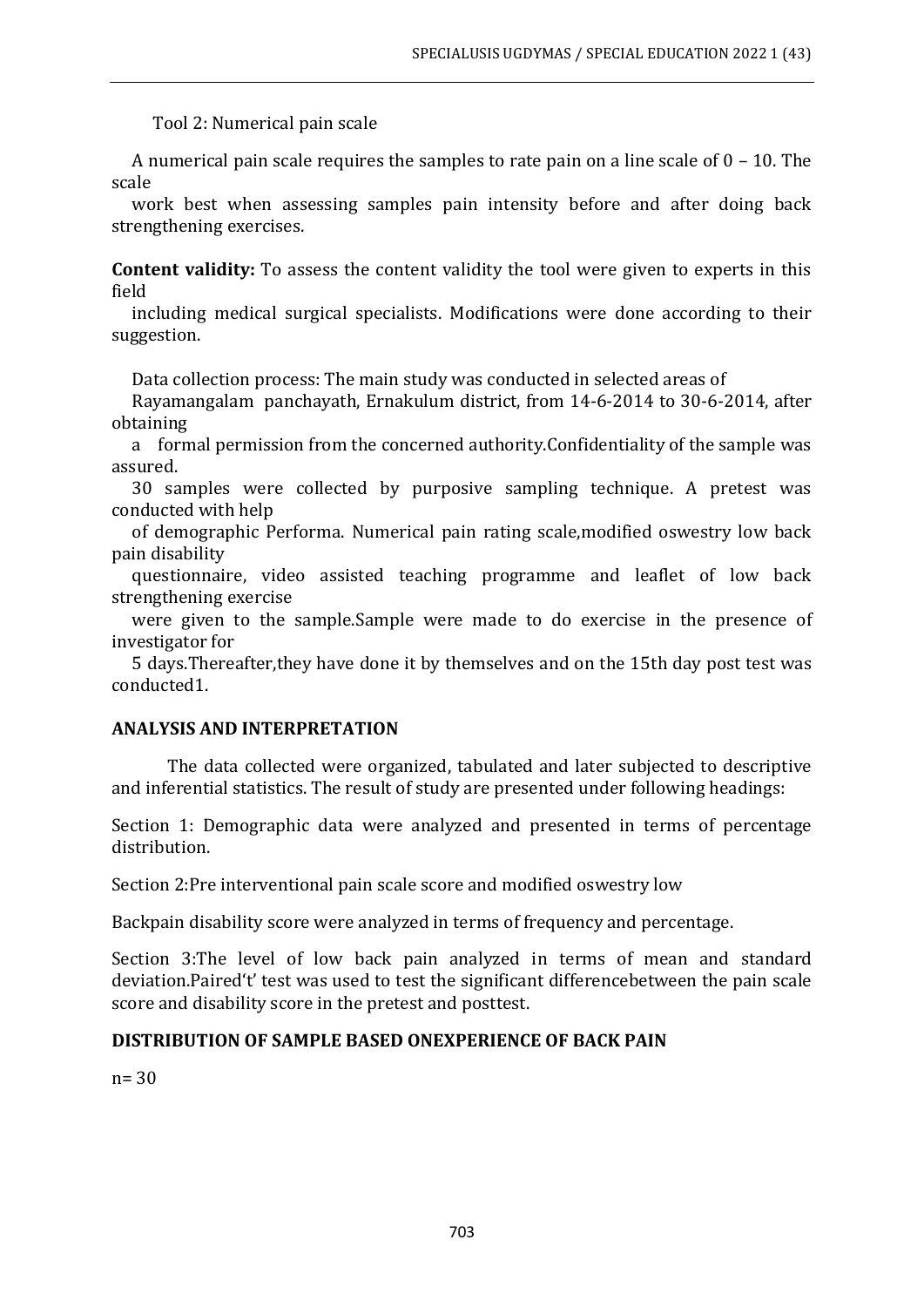

FIGURE 1*:Area diagram showing distribution of sample based on experience of back pain.*

The above figure shows that the majority of samples, 66.6% were experiencing back pain while doing activities.

# **DISTRIBUTION OF SAMPLE BASED ON DURATION OF PAIN IN ONE ATTACK**



FIGURE 2*: Pie diagram showing distribution of sample based on duration of pain in one attack.* 

The above figure shows that in majority of samples(53%) the duration of pain in one attack is one hour.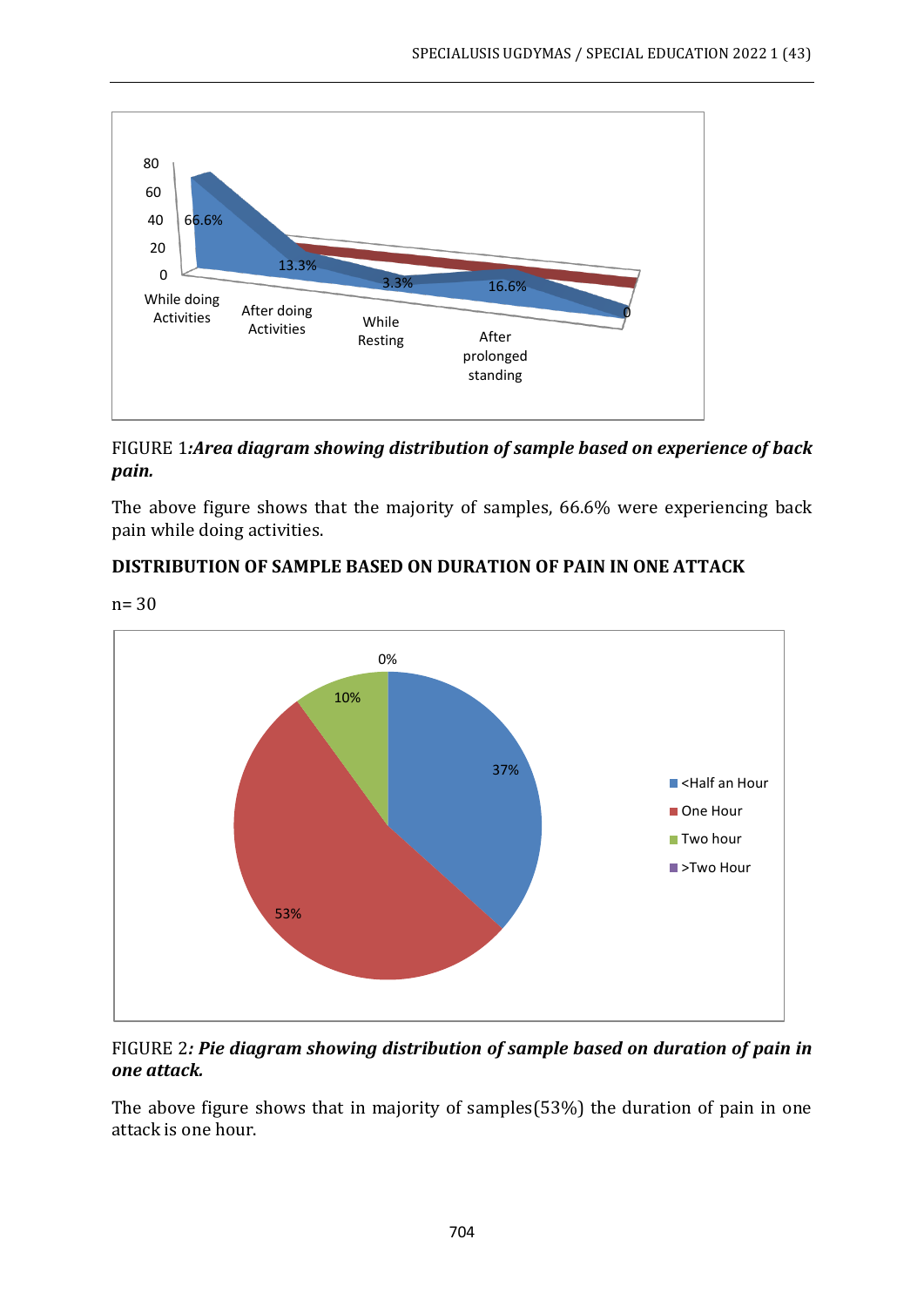# **DISTRIBUTION OF SAMPLE BASED ON HISTORY OF PAIN**

n=30



# FIGURE 3*:Bar diagram showing distribution of sample based on history of pain.*

The above figure shows that majority of samples , 80% had history of pain since 2 -5 years.

# **SECTION 2**

# **DESCRIPTION OF PRE INTRRVENTIONAL LEVEL OF PAIN AND DISABILITY**

Table 1: Pretest level of lower back pain using numerical pain scale.

n=30

| Level of pain | Frequency | Percentage |
|---------------|-----------|------------|
| Mild          |           | 10%        |
| Moderate      | 16        | 53%        |
| Severe        | 11        | 37%        |
| Total         | 30        | 100%       |

**Table 1** shows that 53% of sample suffering from moderate back pain and 37% with severe and 10% of the samples suffering from mild low back pain.

**Table 2:**Pretest level of disability using modified Oswestry low back pain disability questionnaire.

 $n = 30$ 

| Level of disability | Frequency | Percentage |
|---------------------|-----------|------------|
| Minimal             |           | 37%        |
| Moderate            | 16        | 53%        |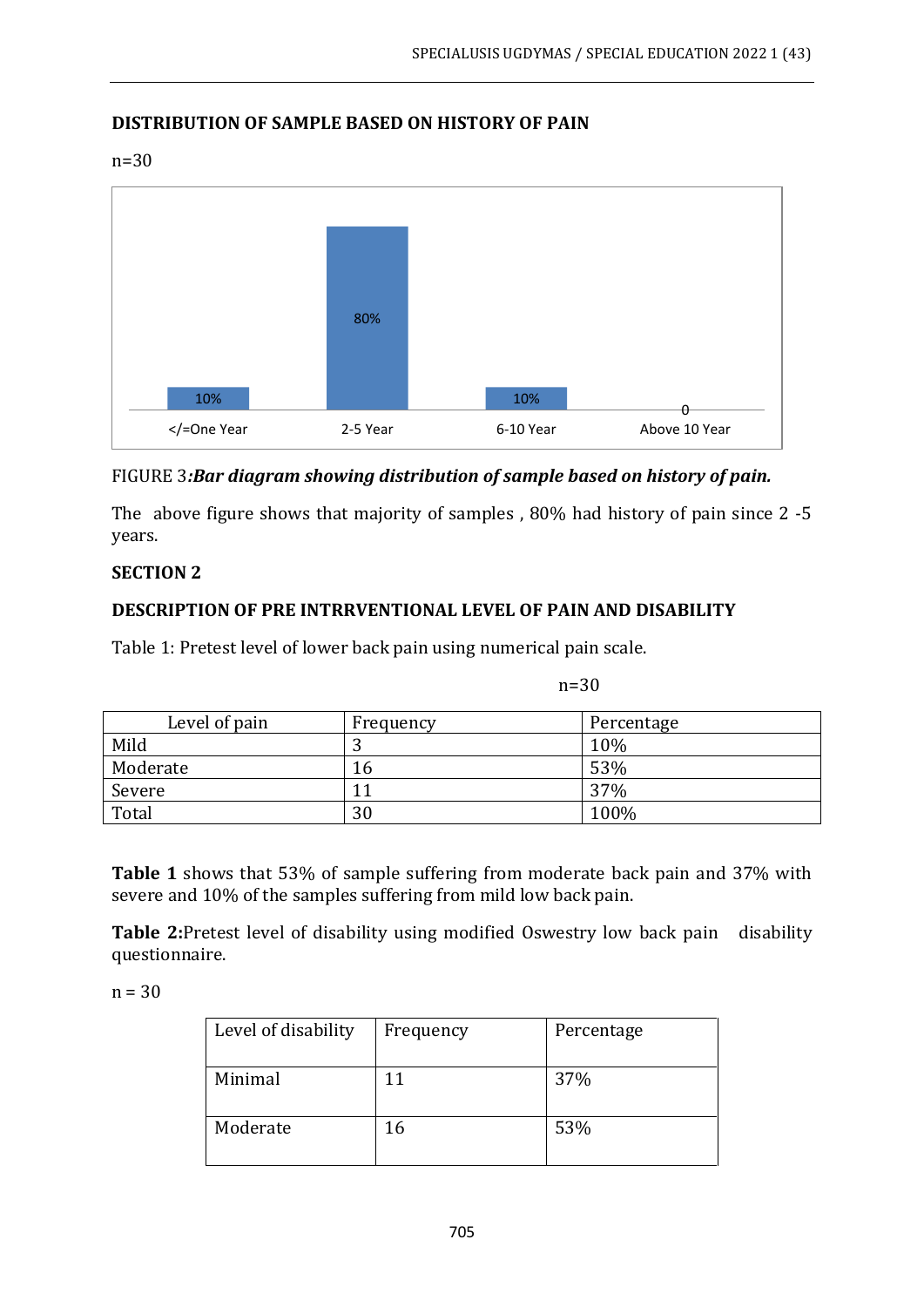| Severe    | 3  | 10%  |
|-----------|----|------|
| Crippled  | 0  |      |
| Bed bound | 0  | 0    |
| Total     | 30 | 100% |

Table 2 shows that 53% of samples have moderate level of disability, 37% of samples have minimal and 10% of samples have severe level of disabilities.

#### **SECTION 3**

#### **EFFECT OF BACK STRENGTHENING EXERCISES ON LOW BACK PAIN AND RELATED DISABILITIES**

**Table 3:** Comparison of pretest and posttest level of low back pain.

|             |       |           | $n = 30$    |         |             |  |  |
|-------------|-------|-----------|-------------|---------|-------------|--|--|
| Pain        | mean  | <b>SD</b> | <b>SEdf</b> | t value | table value |  |  |
| Pretest     | 4.36  | 1.57      |             |         |             |  |  |
| 0.633 29    | 6.364 |           | 3.66(0.001) |         |             |  |  |
| Posttest2.6 | 1.22  |           |             |         |             |  |  |

The table shows that the posttest mean score of pain (2.6+/-1.22) was lower than pretest score of pain (4.36+/-1.57). The calculated't' value (6.364) was higher than table value (3.66) at .1% level of significance. Hence research hypothesis is accepted. That is the back strengthening exercises is effective in reducing lower back pain.

**Table 4:** Comparison of pre test and post test level of disability.

|                   |      |           |             |         |             | $n = 30$ |  |
|-------------------|------|-----------|-------------|---------|-------------|----------|--|
| <b>Disability</b> | mean | <b>SD</b> | <b>SEdf</b> | t value | table value |          |  |
| Pre test          | 12.2 | 6.82      | 0.132       | 29      |             |          |  |
| Post test         | 8    | 5.07      |             |         |             |          |  |

The table shows that the post test mean score of disability  $(8+/5.07)$  was lower than the pre test score of disability (12.2+/-6.82).The calculated 't' value (13.242) was higher than the table value (3.66) at .1% level of significance.Hence research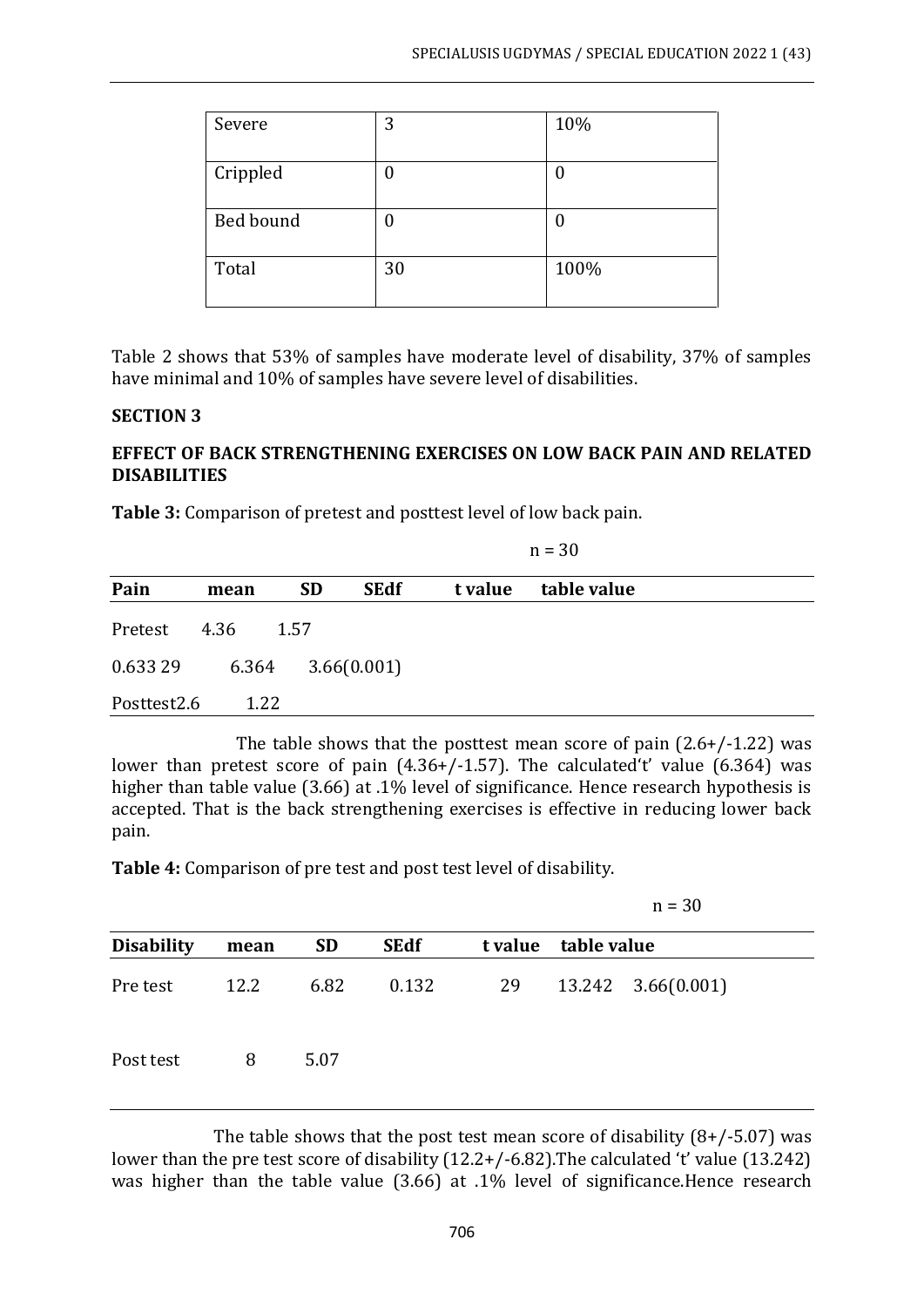hypothesis is accepted.That is the back strengthening exercises is effective in reducing disability.

# **Results of the studyDistribution of demographic variable**

- ÷ Majority of samples 30%were in the age group of 51-55 years.
- ÷ About 40% of people were in the educational status of degree level.
- 4 About 30% of samples had annual income between Rs.7001-9000 /-.
- 4 About 50% samples were housewives.
- ÷ About 66.6% of women experienced back pain while doing activities.

÷ Majority of samples 53.3% were having duration of pain one hour during one attack.

÷ About 80% of women had history of pain since 2 -5 year.

4. Majority of samples 46.6% were adopted pain killer as a remedial measure.

÷ 23.3% of samples were attain menopause at the age of 46 -50 years where as 73.4% do not attained menopause.

÷ About 53.3% of samples have weight between 46 -55 kg.

# ➢ **Description of pretest level of lower back pain and disability.**

In the pretest 10% of samples suffering from mild,53% have moderate and 37% suffering from severe low back pain and 37% have minimal,53% have moderate and 10% suffering from severe disabilities.

÷ Back strengthening exercises are effective in reducing back pain and related disability.

# ➢ **Effect of back strengthening exercise on lower back pain and related disability.**

÷ In the post test, 53.34% of samples have mild pain and 33.3% of samples have minimal disability where they had moderate pain and disability during pretest.

۰. In 10% of samples severe pain reduced to moderate pain and in 10% of samples severe disability reduced to moderate disability.

÷. 36.66% of samples have no change in pain i.e they had mild pain and 57.3% of samples have no change in disability i.e. they had minimal disability.

The't' test was done. It was found that there is a significant difference in the pre ۰. test and posttest level of pain and disability

 $[t = 3.66 < 0.001]$ . It is interpreted that back strengthening exercises are effective in reducing low back pain and disabilities and thereby improve quality of life.

# **DISCUSSION, SUMMARY AND CONCLUSION**

**Discussion**Women with low back pain pose a growing problem all over the world, the incidence of low back pain is greater among women. Peter (2005) reported that back pain is the most frequent cause of activity limitation in people aged younger than 45 years. Approximately 90% of all people have low back pain at same time and 50.5% of working adult have back pain. Life time recurrence rate of as high as 85% have been documented.

This study shows that most of the women had moderate level of pain and disabilities. These findings are supported by Wong et al (2008), who observed the prevalence of low back pain and disability among women, to the tune of 72%with moderate level and required leave or absence from the work.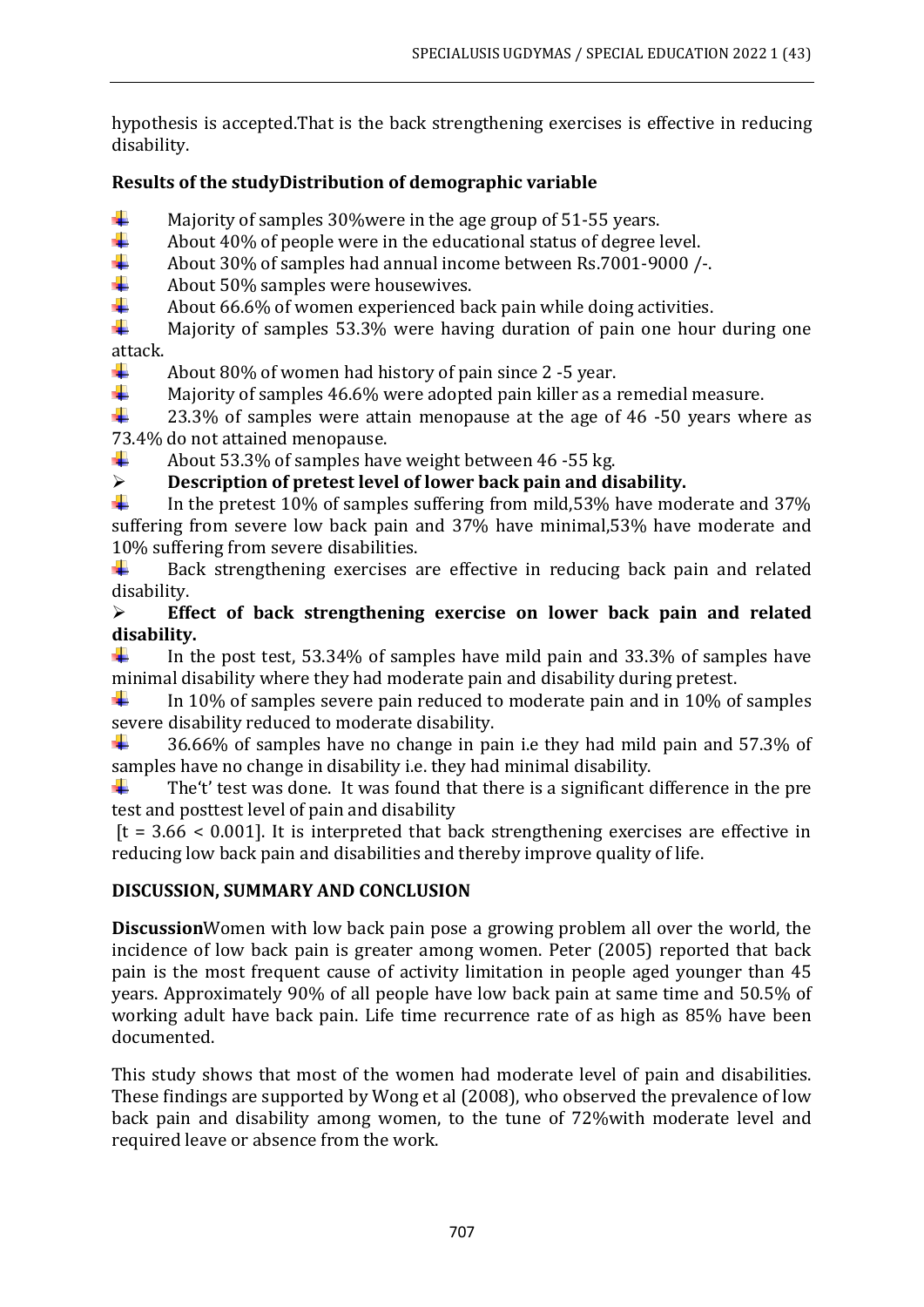However after implementation of back strengthening exercise the women had significant reduction in the level of Pain and disability. Similar findings were observed by Mrs. RejaniRaveendran Nair (2011).They showed that women with low back pain had statistical significance in reducing the severity of pain after the intervention.

**Summary:** Back pain, which was known as ancient cause, is now known as a modern International epidemic. It is an extremely common malady afflicting the human race across the globe cutting the geographical boundaries, race, culture etc.

The study was conducted to assess the effectiveness of back strengthening exercise on low back pain among 35-60yrs old women in selected areas of Rayamangalampanchayath. Prevalence of low back pain assessed by using verbal act.30 samples were selected for the study.Pre test conducted by using Numerical pain scale and Modified Oswestry Low back pain disability Questionnaires. Post test conducted by using the same questionnaire and pain scale.The low back pain reduced after back strengthening exercise.

**Conclusion**The incidence of low back pain is found to be common in housewives. Although not life threatening, low back pain affect the quality of life in middle agers. Low back pain badly influence daily activities of housewives. Everyone is susceptible to low back pain. Almost 80% of person in modern industrial society will experience back pain at some time during their life. Various ways and means are available to prevent low back pain and related health problems.

Back strengthening exercises are effective in reducing low back pain. It is easy to implement and have no side effects. So it is effective in reducing back pain.

**Nursing implication:**The findings of the present study have its implication to nursing education in women, nursing practice, nursing administration and nursing research.

**Nursing service**Nurse can provide health education regarding management measures of low back pain.

- Nurse can provide awareness programme about the new modalities of low back pain management.
- **Nursing administration**Organize formal training programme for nurses to know about the other alternative therapies.
- Nurse can arrange for conference in service education, workshop which might be useful for the staff.
- Encouraging the students and staffs to disseminate the findings.
- **Nursing education**Preventive health education for women regarding back pain.
- Nurse can organize and actively involved in the programmes in the community area.

**Nursing research:** The study can be used as a reference material for further research regarding management of low back pain.

Research studies in this area will add to the body of knowledge of research. Many nursing research studies can be desired from this topic.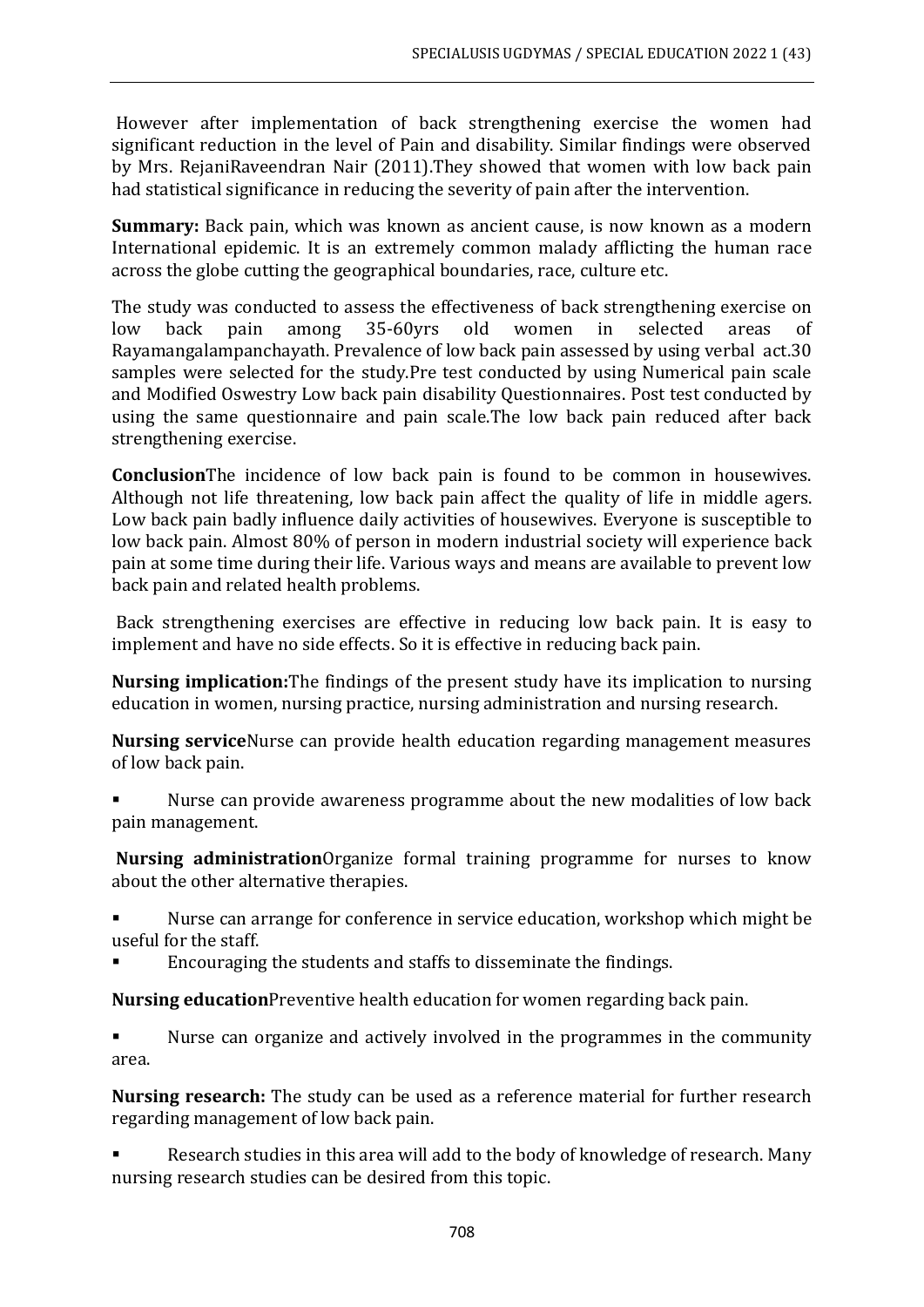**Suggestions**Women should be aware about the risk factors that leads to back pain and its complications.

Educational programme should be conducted to the women with 35 -60 years old regarding the effect of back strengthening exercises for the low back pain.

**Limitations**The sample size was only 30, the scope of generalization is limited.

The period of data collection was limited.

Purposive sampling technique was used for sample selection which limits the generalization of study.

- The study did not use control group. The investigator had no control over the events that takes place between pre test and post test.
- Women between the age of  $35 60$  yrs were selected.
- Sample collection was limited to one area of community.

**Recommendations**The present study can be replicated with more samples for generalization.

The study can be done using other measures that helps to reduce pain like yoga, emotional freedom techniques etc.

Evaluation of pain after giving back strengthening exercises can be compared to the women without low back pain among 35-60 years.

In the same study the time period should be extended up to 20 -30 days from  $15$ days for giving back strengthening exercise therapy.

# **REFERENCES**

- 1. Jayant Joshi and Prakash Kotual.Essentialsof Orthopaedics and Applied Physiotherapy.5thedition. NewDelhi:JaypeeSpublishers ;1999.p: 401-405
- 2. BT Basavanthappa.Orthopaedics for Nurses. New Delhi: Jaypee publishers; 2005.p:347- 350
- 3. Neeta V Kalkarni. clinical Anatomy .New Delhi:Jaypee publishers; 2006 p: 478 -479
- 4. RejaniRaveenadranNair.Effect of back strengthening exercises on low back pain among nursing students: Indian Journal of continuing Nursing Education. 2011 December; 20-24.
- 5. J. Maheshwari .Essential Orthopaedics. New Delhi: Metha publishers. 1993.p:33
- 6. Kale KalpanaShivaji.Effectiveness of yoga therapy on low back pain among women. The Nursing Journal of India:2011 4 July-August;159-161
- 7. www. Kerala.gov.in
- 8. Manoj Kumar Yaddv. Text book of Nursing Research. Jalandhar: Lotus publishers;2009. P:55
- 9. Shivani Sharma. A Text bok of Nursing Research and statistics. Bengladesh:Lippincott Williams and Wilkins publishers ;2012. P:77
- 10. Suresh k Sharma . Nursing Research and statistics .New Delhi:Elsevier publication;2003.p:70